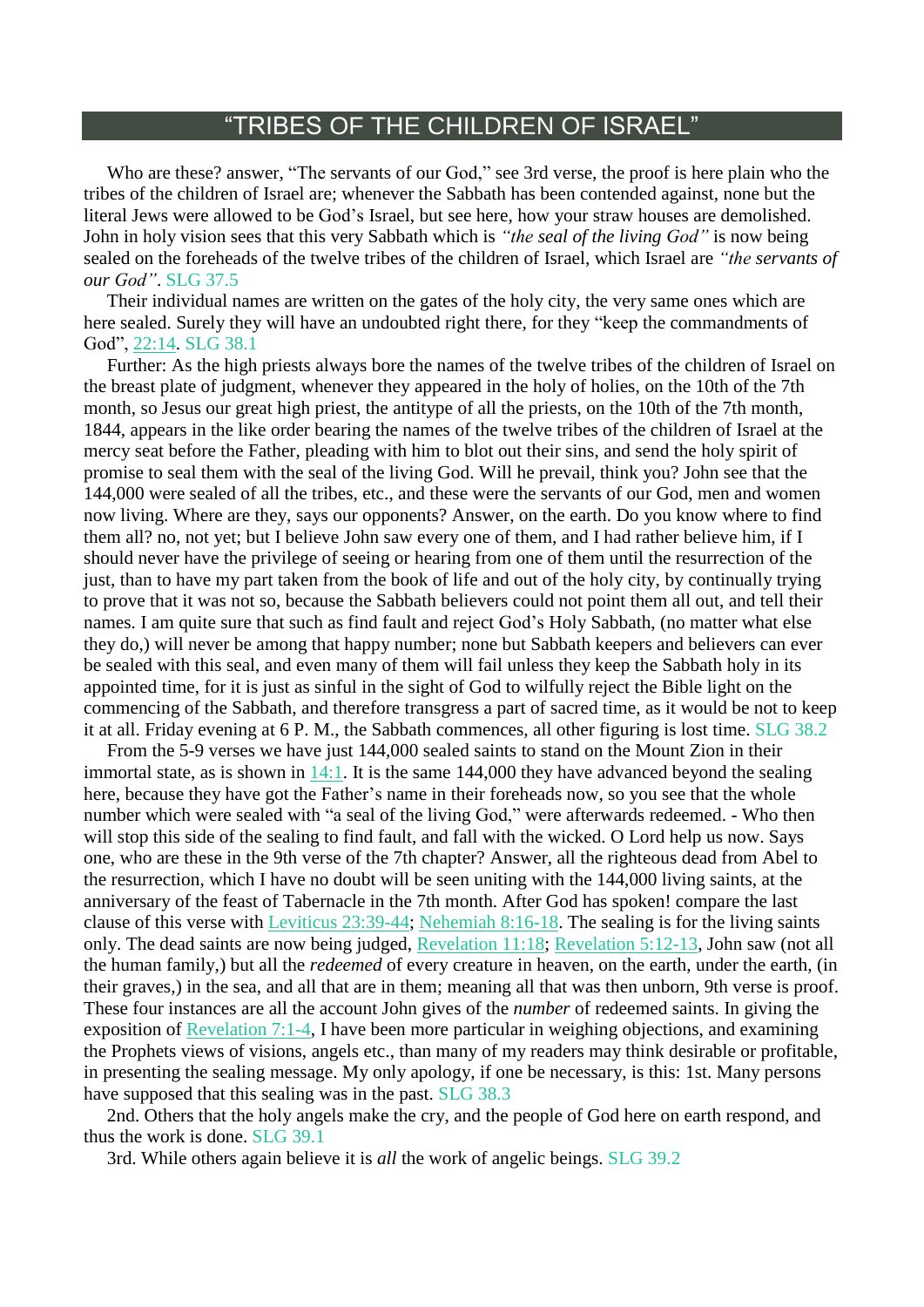4th. There are others professing to believe in this sealing time that have no faith in last day visions. SLG 39.3

As my exposition differs some what from all of these, and I have no means of replying to the various objections which may arise from many quarters on the presentation of this message, I have, therefore, anticipated them, and by so doing have not been so brief as I otherwise should have been. I hope, however, this will be no objection to those who want the whole truth and desire above all things to understand the whole subject in its true light and bearings. All such will, I hope, examine it separately, carefully, and prayerfully, by the unerring standard of truth. All other ways will prove fruitless. To make it a little plainer I will recapitulate. SLG 39.4

1st. We made the four messengers *figurative*: representing the organized powers that be, viz: Great Britain, France, Russia, and the United States of North America. SLG 40.1

2nd. Objections to these four messengers being literal angels. SLG 40.2

3rd. Messengers, *figurative*, representing the people of the earth. SLG 40.3

4th. Four quarters of the earth, viz: Europe, Asia, Africa, and America. SLG 40.4

5th. Four winds, *figurative*, meaning the four sore judgments of God. SLG 40.5

6th. 7th, and 8th. Earth, sea, and trees, all literal, as they are. SLG 40.6

9th. A wind, *figurative*. SLG 40.7

10th. Another messenger with the sealing message, *figurative*: representing those now under the 3rd message, in [Revelation](https://m.egwwritings.org/en/book/1965.63120#63120) 14:9-12, "keeping the commandments of God and the faith of Jesus." In other words, the true Sabbath keepers now on earth. SLG 40.8

11th. Ascending, from the rising of the sun, *figurative*, as explained in connection with E. G. White's and Bible visions. SLG 40.9

12th. "Seal of the living God:" *figurative*, means the never ending Sabbath "of the Lord our God." SLG 40.10

13th. Crying with loud voices, means the sealing messengers, or the Sabbath keepers. SLG 40.11

14th. Sealed, means fully receiving and being sanctified in keeping the whole truth, to pass safely through the time of trouble. SLG 40.12

15th. Servants of our God: means all the true Israel of God, now living on this earth. SLG 40.13

16th. Twelve tribes of the children of Israel: means the servants of our God, now being sealed. SLG 40.14

17th. *Injure not the earth*, etc: Don't let go your organized system of governments, and let mob law and anarchy prevail, so as to destroy people on earth and sea, and destroy the trees. SLG 40.15

18th. 144,000 means, that number of men and women now being, and to be sealed, to the day of redemption. SLG 40.16

19th. *Foreheads*, means public profession, to be seen because it is a part of the person not covered. SLG 41.1

20th. The redeemed saints, living and dead, represented four times in John's vision. SLG 41.2

EZEKIEL'S VISIONS. - He says "the heavens were open and I saw visions of God." In his second vision as recorded in his 7: chapter, he saw the final desolation of the land of Israel; and from the following strong expressions he referred to the present and future state of things here, viz: "Now is the end come upon thee. - An end is come, the end is come. - The time is come the day of trouble is near. - Now will I shortly pour out my fury upon thee. - And accomplish mine anger upon thee. - For the vision is touching the *whole multitude*. - All hands shall be feeble, and all knees shall be weak as water. - Destruction cometh, and they shall seek peace, and there shall be none. - Mischief shall come upon mischief, and rumor shall be upon rumor," etc. SLG 41.3

In his 8: chapter he begins with the third vision, and says while he was setting in his house in Babylon, (in the captivity,) the form of a hand took him by a lock of his head and brought him in the visions of God to Jerusalem, to prophecy its destruction. He called upon him to see the awful abominations committed by the professed followers of God. SLG 41.4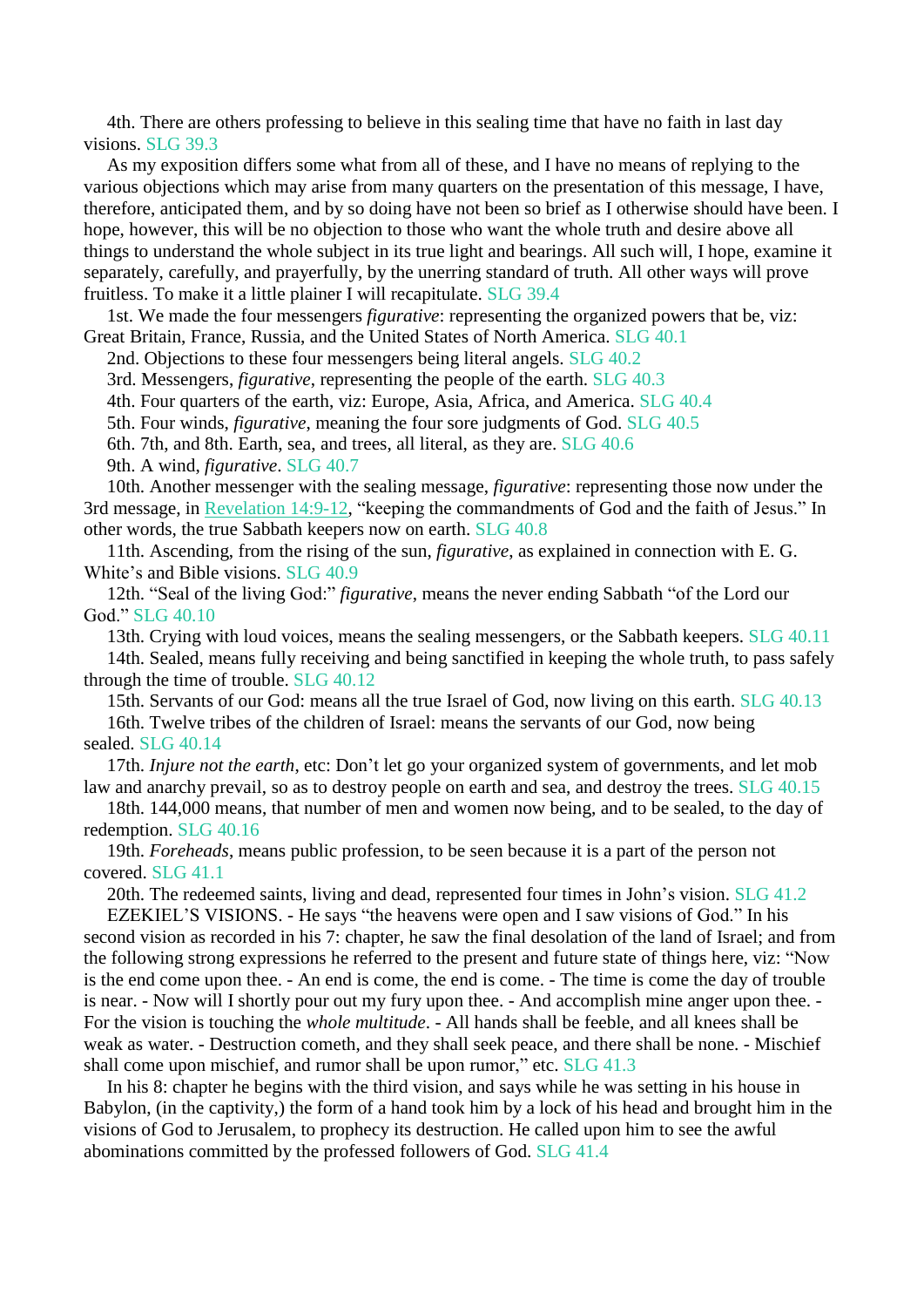He then declares that he would "deal in fury, that he would neither *spare* nor have pity, though they cry in mine ears with a loud voice, yet will I not hear them," 18th verse. SLG 41.5

"He cried also in mine ears with a loud voice saying: cause them that have charge over the city to draw near even every man with his destroying weapon in his hand. And behold six men came from the way of the higher gate, which is turned towards the north, and every man a weapon of breaking in pieces in his hand, and one man among them was clothed with linen, with a writer's inkhorn upon his loins; and they went in and stood beside the brazen alter. - And he called to the man clothed in linen which had the writer's inkhorn by his side: and the Lord said unto him, go through the midst of the city, through the midst of Jerusalem, and mark a mark upon the foreheads of the men that sigh and that cry for all the abominations that be done in the midst thereof. And to the others he said in mine ears, go ye after him through the city, and smite: let not your eye spare, neither have ye pity; slay utterly old and young, both maids and little children, and women; but come not near any man on whom is the mark," 9:1-6. A question now arises, what is this vision to do with John in [Revelation](https://m.egwwritings.org/en/book/1965.62865#62865) [7:1-4;](https://m.egwwritings.org/en/book/1965.62865#62865) answer: nothing, if it has been fulfilled: if not, then it will apply. 1st. Then it will be admitted that this vision was a prefiguration to Ezekiel of something that was to come, for it could not be a prophecy if it was ----- in the past. SLG 41.6

2nd. According to Ezekiel's dates, and Jeremiah's 52nd chapter, the Babylonians besieged, took, and destroyed Jerusalem, and burned up the principal buildings thereof, about seven years after the wonderful prophecy, viz: B. C. 588; also 2nd 2 [Kings](https://m.egwwritings.org/en/book/1965.20799#20799) 25: chapter. This did not fulfil the prophecy, for he heard the orders given to the men who were to destroy, to slay *utterly* old and young, both maids and little children, and women. Now there is no such record made by Jeremiah, or in Kings, above quoted. They show the destruction of the city, but thousands of inhabitants instead of being slaughtered, were led away captive into Babylon. And a remnant was left in the land; and they afterwards went down to Egypt contrary to the word of the Lord, and the prophet Jeremiah went with them, see [Jeremiah](https://m.egwwritings.org/en/book/1965.40766#40766) 42, 43. Further: "he said come not near any man on whom is the mark," i.e. the sighing and crying ones, showing clearly that there was *some* righteous ones, for the man in linen had done his work and reported himself, 11th verse. But at this destruction of the city, B. C. 588, I believe it is clear that there was not one to mark. Jeremiah and Ezekiel's prophecies show that this destruction of their city and their captivity had befallen them, because of their continued backsliding. Now for the proof. "Run ye to and fro through the streets of Jerusalem and see now, and know, and seek in the broad places thereof, if ye can find a man, if there be any that *executeth judgment, that seeketh the truth, and I will pardon it.* - [Jeremiah](https://m.egwwritings.org/en/book/1965.38895#38895) 5:1. Now this was a few years before the city was destroyed, and during the threatened judgments that would come on them, unless they repented. Therefore it is clear here, that there was none to *mark* in the city of Jerusalem when it was destroyed, seven years after Ezekiel had his vision. If there had been one righteous person there, God could not have destroyed it then., So that this wonderful vision of slaying *utterly* old and young, and marking the righteous in their foreheads, was not fulfilled here. Well but Jerusalem was destroyed again in A. D. 70, 658 years after this; yes, and this was the time that Jesus referred to when he told them to pray that their flight may not be on the Sabbath day, [Matthew](https://m.egwwritings.org/en/book/1965.48912#48912) 24. May not this slaying, and marking time refer here? I think not, because we have just quoted the Saviour's language to show that all the sighing, and crying ones, even his praying children, was to flee *from* the city the first opportunity except on THE Sabbath, (not first day of the week.) Now this differs materially from Ezekiel's vision; he saw that the *marked* ones were not to be touched while the wicked were being slain in the city. See [9:6,](https://m.egwwritings.org/en/book/1965.42096#42096) 8, 11. SLG 42.1

History shows that the praying ones had left the city some time before the Roman army entered it, and began to slay the wicked; besides, though many hundred thousand souls were slain in the city at this time, yet they were not *utterly* slain, because many thousands of them were led away captive by Titus, the Roman conqueror; besides we have no account whatever of any *marking* or sealing process of the sighing ones at either of these times. SLG 43.1